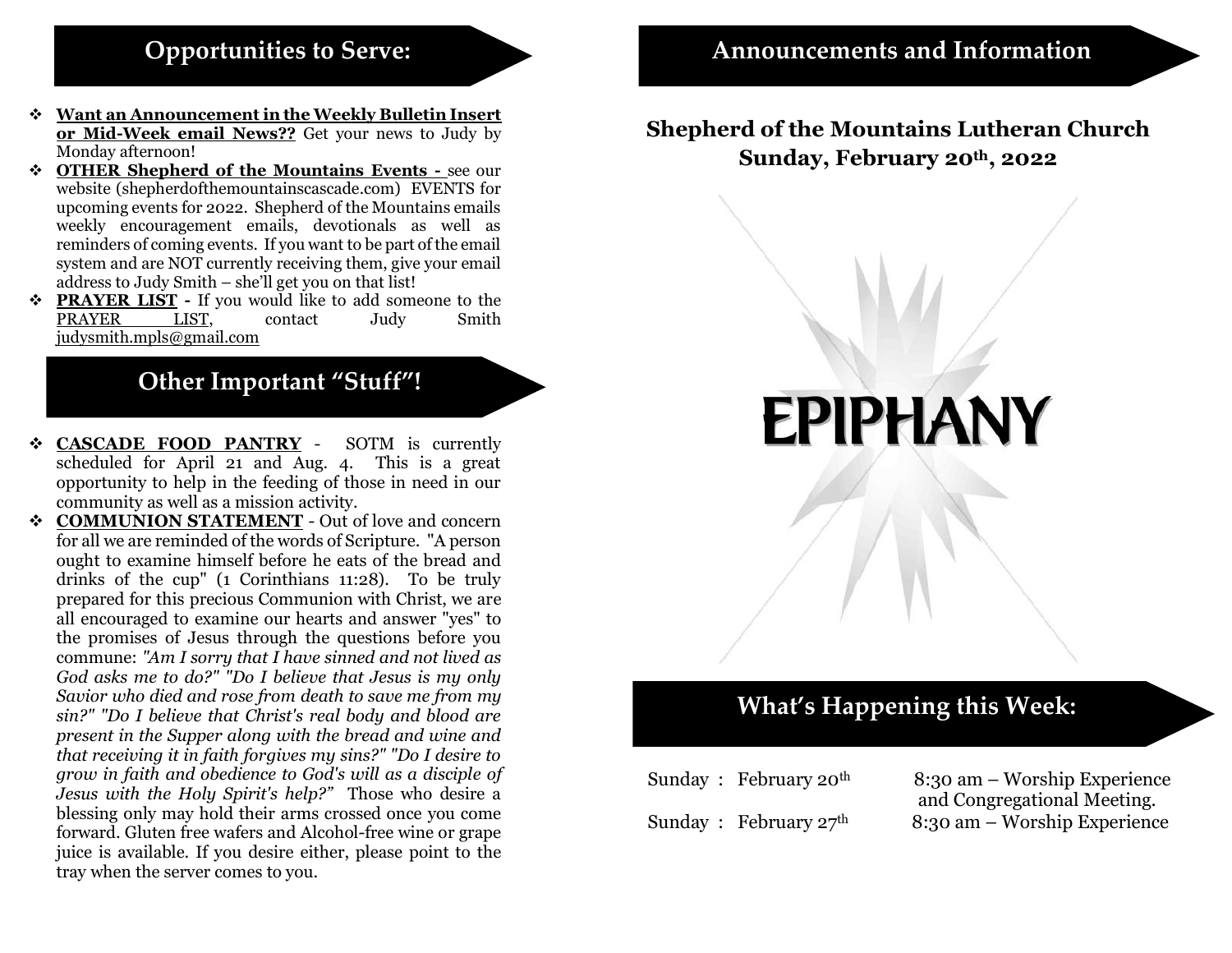| Those Serving During our Worship Experiences: |  |  |  |
|-----------------------------------------------|--|--|--|
|-----------------------------------------------|--|--|--|

|                      | February 20th           | February 27th        |
|----------------------|-------------------------|----------------------|
| <b>Elder</b>         | Don Newberry            | Don Newberry         |
| <b>Reader</b>        | <b>Shirley Coughlin</b> | Courtney Hill        |
| <b>Altar Guild</b>   | Rhonda/Diane/Sue        | Rhonda/Diane/Sue     |
| <b>Snacks/Treats</b> | Rhonda Roy              | Courtney Hill        |
| <b>Snow Removal</b>  | Robert Mittelbrun       | <b>Courtney Hill</b> |

#### **Next Week's Readings from the Bible:**

*Deuteronomy 34:1–12; Psalm 99; Hebrews 3:1–6; Luke 9:28–36*

Mailing Address: P.O. Box 37, Cascade, ID 83611 www.shepherdofthemountainscascade.com Pastoral Leader: Rev. Richard Davis Cell phone – 208.807-0741; Email – skypilot\_1@hotmail.com

- ❖ **FOOD Donations** Thank you to everyone who has made food contributions in our basket. These food donations are now periodically delivered to the Cascade Food Pantry.
- ❖ **FELLOWSHIP TIME** Stick around after worship and join in some conversation and friendship in Jesus! A **Refreshments Sign Up** sheet is available on the table near the entrance. April 10 and 17 are open.
- ❖ **SNOW REMOVAL SIGN-UP –** We still be need a volunteer for March 27 to keep our side-walks cleared off. Please sign up on the sheet.

### **Prayer Requests:**

Everyone affected by the fire in Cascade Carol Arnold - peace, comfort and improvement. Paul Agaard - at home Chuck and Karen Wolfkiel - health Rob Roy's mother - in hospice care in FL Law enforcement personnel - their safety and good judgement Firefighters everywhere and the great job they do

## **What's Happening:**

## ❖ **CHECK OUT OUR WEBSITE** –

shepherdofthemountainscascade.com – events, devotionals, information, bible materials and message recordings.

- ❖ **NEW ADDRESS FOR CAROL ARNOLD** Carol is at her daughter's home in Meridian. Her address there is: 1113 E Puffin St. Meridian, ID 83642. Carol has a new email address [carol617dr@gmail.com.](mailto:carol617dr@gmail.com)
- ❖ **PASTORAL NEWS**  Pastor Hille is on his way to Long Valley. He and Rene will be here with us to join in worship and preach his FIRST SERMON next Sunday, February 27th. Pray specifically for a smooth transition this week and pray that the Lord anoints the beginning of our ministry together! *"For I know the plans I have for you,' declares the Lord, 'plans to prosper you and not to harm you, plans to give you a hope and a future."* Jeremiah 29:11.